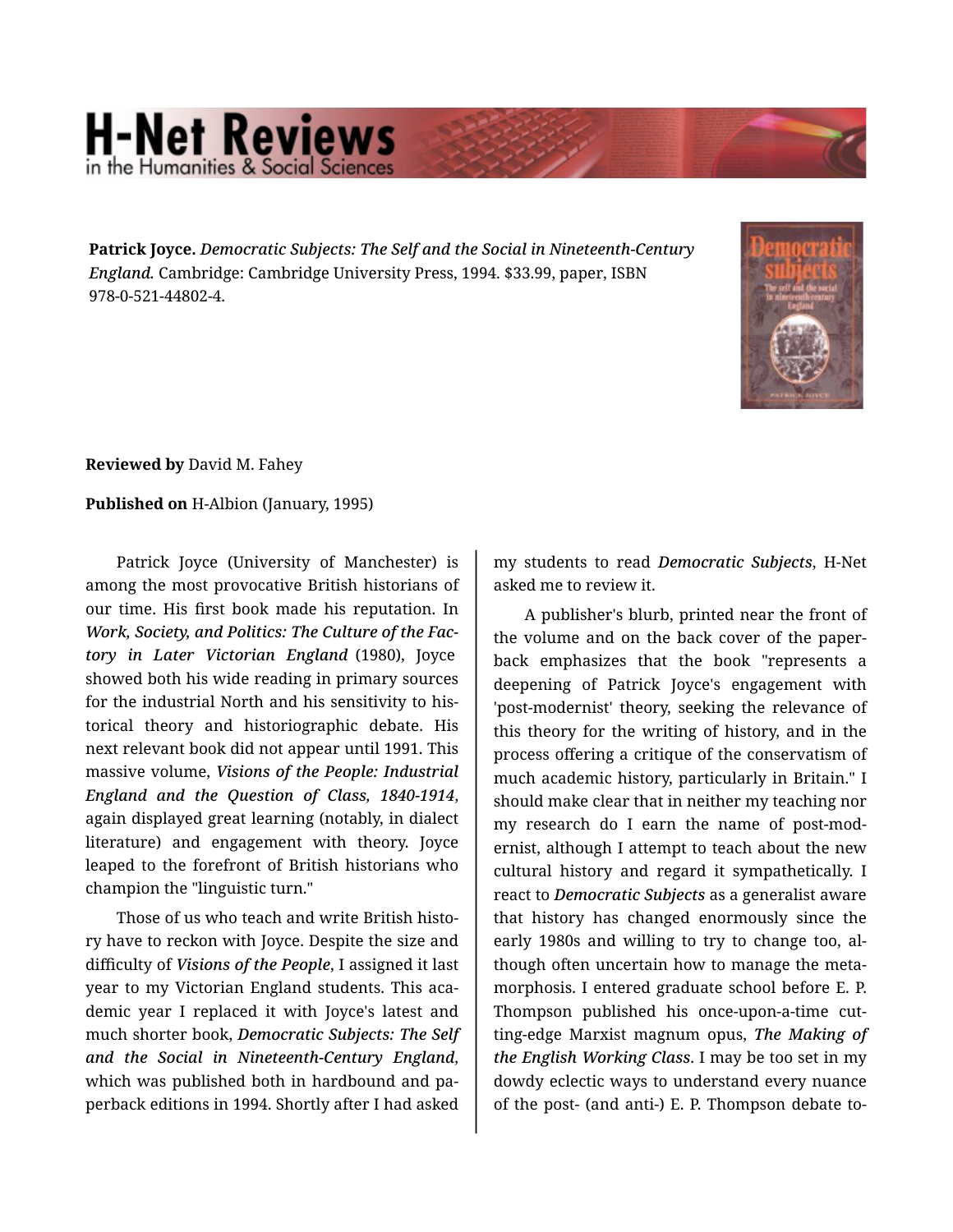day. I encourage others to look for context in the useful polemics by partisans, such as James Ver‐ non, "Who's Afraid of the Linguistic Turn? the Pol‐ itics of Social History and its Discontents" (*Social History* 19:1, January 1994); and, on the other side, Bryan D. Palmer, "Critical Theory, Historical Materialism, and the Ostensible End of Marxism: The Poverty of Theory Revisited" (International Review of Social History\_ 38:2, August 1993).

I find it easier to read the dialect poets whom Joyce extensively quotes than the scholarly dialect that Joyce employs in his more theoretical mo‐ ments. Consequently, I quote him extensively in an effort to avoid distortion.

*Democratic Subjects* seeks "to subvert" the distinction "between the representation and the real." It challenges once secure assumptions of so‐ cial history. To that end Joyce provides two bio‐ graphical studies of Rochdale men: the obscure working class dialect poet Edwin Waugh ("con‐ cerning the 'reality' of poverty") and the renowned Quaker politician John Bright (about the making of "personal and public selves"). It concludes with a third study, an essay on "narra‐ tive as collective identity," on the democratic ro‐ mances that gave lives meaning, in order to ex‐ plore identity, "the self" and "the social." "The so‐ cial" is defined as "the sense of collective identi‐ ties, and the contexts in which these were set."

Joyce once had planned to call his book *The Fall of Class*, "hardly a neutral title," as he favors "a loosening of the hold of class and work-based categories" as part of a de-centering of history. He regards other imagined collectivities--notably that of the people and humanity--as more helpful to historians than class. "The religion of politics, the religion of democracy, with demos as its god," molded the way people of various economic cir‐ cumstances thought about themselves. "To be part of the democracy, part of the 'people', was decid‐ edly of greater moment than to be part of a 'work‐ ing class' or a 'middle class'." Studying proto-polit‐ ical perceptions offers more insights than study‐

ing productive relations, analyzing subjectivities helps more than analyzing supposed material re‐ alities.

Joltingly, Joyce often uses the term "social imaginary." He describes it as "the countless and relatively uncharted forms in which 'society' has been understood," as well as "the ways in which these forms are produced." He pays special atten‐ tion to a form of the "social imaginary" which he calls the "democratic imaginary." Joyce explains that the pun in his title points at "linked subjectiv‐ ities, to a subject as a person and as a subject of democracy."

Joyce's highly theoretical introduction some‐ times becomes personal as he rehearses the bat‐ tles of post-modernist scholars with Marxist and liberal historians. For instance, he complains that in denouncing Joyce and Gareth Stedman Jones, Bryan Palmer employs "hateful" epithets "typical of the old New Left at its worst." Beyond personal‐ ities, Joyce and his enemies dispute the nature of reality. Joyce argues that "in handling the real," late Victorians such as Waugh and Bright "in‐ evitably construct it" because "meanings are made and not found." In the end Joyce's book is about "the making of meaning."

This review grows long without my having yet done justice to Joyce's difficult and crucial twenty-page introduction. I shall hurry through the much longer sections on Waugh and Bright which do not require an interest in post-modernism to appreciate. In six somewhat repetitious chapters Joyce establishes that the autodidact Waugh developed an ideology of self- respect based on things even more fundamental than the dignity of work: being human, the cult of heart and hearth, the struggle with sin and for a moral life. In his appendices Joyce supports this reading of Waugh with many samples of his dialect verse. Readers probably will most enjoy the five chap‐ ters in which Joyce explains how and why John Bright, the plain man's prophet and tribune of the people, was revered before the collapse of Liber‐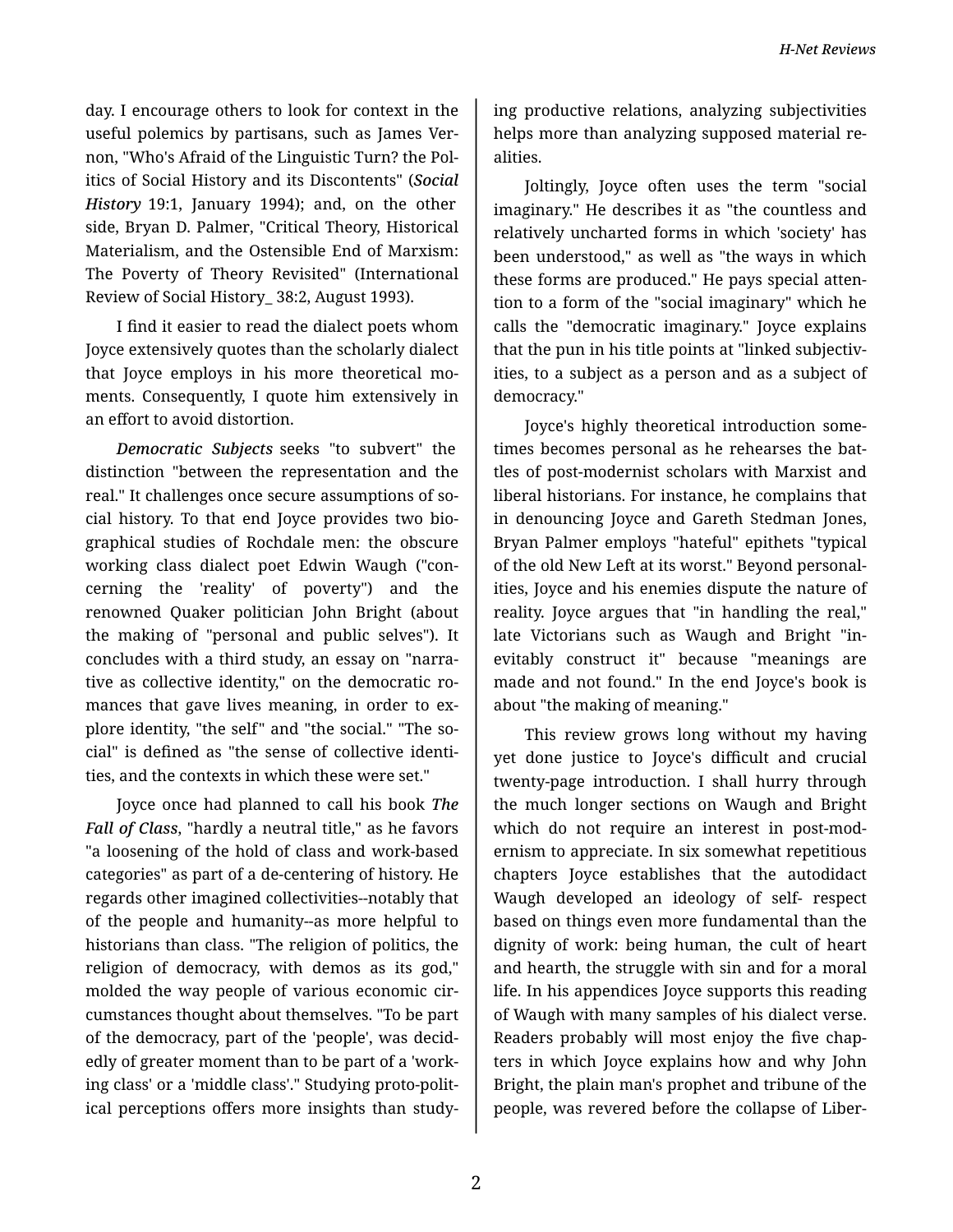alism during the First World War. In his discus‐ sion of Bright's early years Joyce strips away the romantic misreading of Quaker egalitarianism and humanitarianism, and throughout the whole book he shows a sureness of touch about Victori‐ an political culture (despite a slip in which he calls Robert Lowe a reactionary Tory).

The most useful part of *Democratic Subjects* are the seventy-five concluding pages on demo‐ cratic romances. Joyce begins by arguing that "to make sense of a life is to make it into a story." He sees the creation of narratives as crucial, "the means by which collective identity-as-metaphor circulates." Moreover, narratives such as im‐ provement, providence, and liberty structured so‐ cial identities. Identity required purpose, and nar‐ rative conferred purpose, "a sense of motion and direction." Melodrama was the most popular aes‐ thetic; "its appeal lay in the reassurance that there was a moral purpose and order in the world." Joyce illustrates his observations on narrative and melodrama by citing the tradition among British Marxist historians of Communist populism that offers an anti-capitalist and democratic narrative of English history from the sixteenth through the nineteenth century. Joyce smiles at the parallel be‐ tween the narratives of participants and the narrative of Communist populism: "the 'golden age' account of dispossession and struggle" and then a melodramatic presentation of the nineteenth cen‐ tury. He credits this unconscious parallelism with the strength of the work of E.P. Thompson, his em‐ pathy and insight.

In the second half of the nineteenth century the English constitution became "the nearest thing to a political master-narrative." It could have a Tory or a Liberal emphasis. In either event, "it told against class identities, at least in the political sphere." The narrative of the English constitution merged with that of improvement, a conjunction that William Gladstone was concerned to effect in the 1860s and 1870s, together with "the moralisa‐ tion of politics."

This is a much too selective account of a tan‐ tatilizingly rich section on narratives in which Joyce raises many questions, for instance, about gender, about sensationalism in the reform press, and the role of leadership in a democracy. As with the book as a whole it deserves careful reading and re- reading.

How do I conclude? I am impressed with many of Joyce's insights, often suggestive for fur‐ ther research. Yet can I jump the fence that once safely separated reality from its representation? Am I willing to follow the linguistic turn (assum‐ ing that I understand where it is going)? Probably I shall muddle on, accepting some kind of doubletruth, most of the time taking for granting the re‐ ality of the real but occasionally asking whether we have created what we like to call reality.

Copyright (c) 1998 by H-Net, all rights re‐ served. This work may be copied for non-profit educational use if proper credit is given to the au‐ thor and the list. For other permission, please con‐ tact H-Net@H-Net.MSU.EDU.